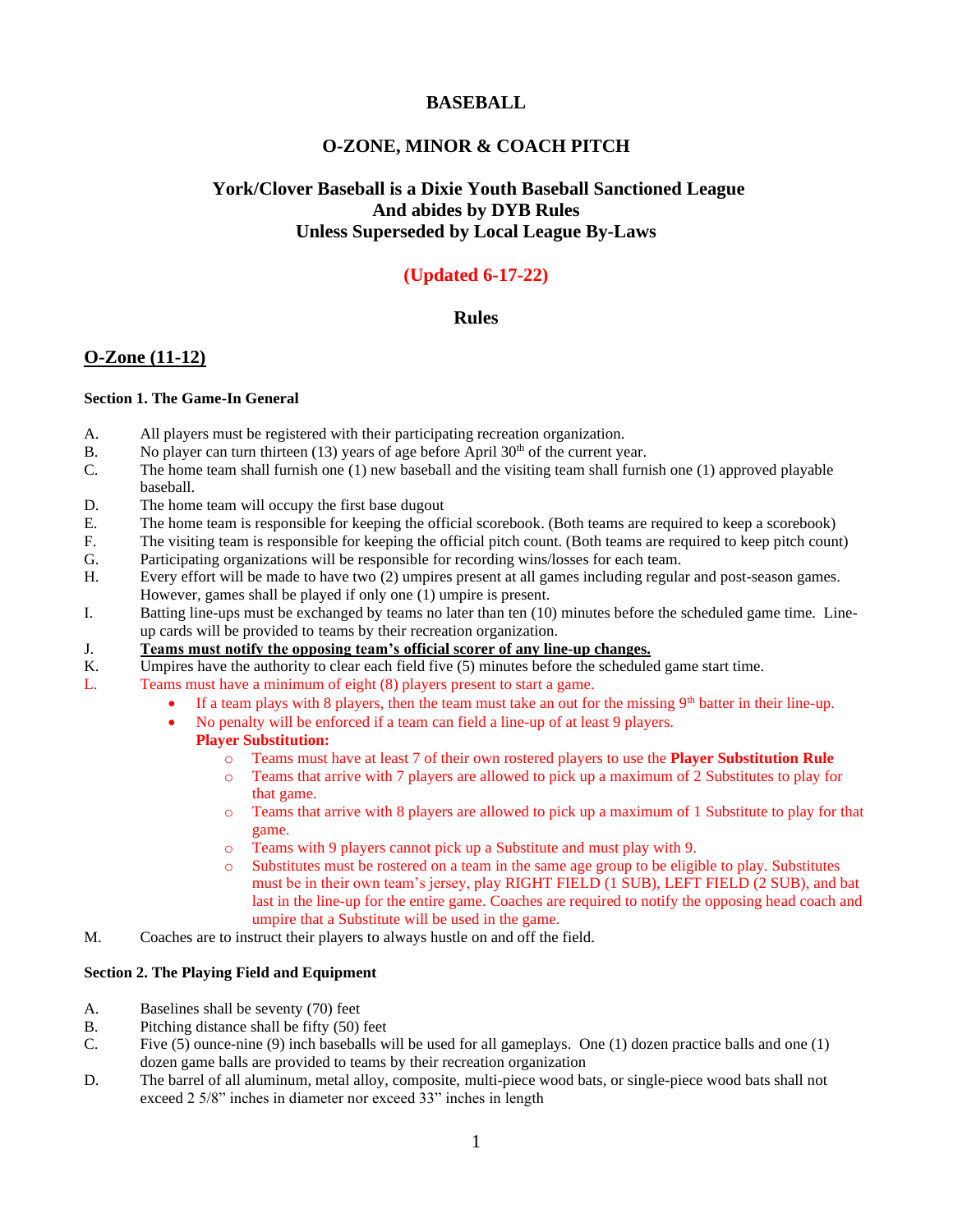- E. **Approved Bats - All non-wood bats and multi-piece wood bats must be stamped with the USA Baseball mark signifying that the bat meets the bat performance standard established by USA Baseball. USA Baseball is the national governing body of amateur baseball in the United States. Solid wood bats made from a single piece of wood do not require the USA Baseball mark but must meet the specifications in Rule 1.10(a). All bats stamped "BPF 1.15" will not be legal for play in all age divisions beginning January 1, 2018.** 
	- **2 5/8" bats that are -3 BBCOR certified bats meeting the Batted Ball Coefficient of Restitution (BBCOR) standard which do not weigh numerically more than three ounces less than the length of the bat (e.g., a 33-inch-long bat cannot be less than 30 ounces may be used in the regular season or tournament play.**
- F. Helmets must be worn by any offensive player on the playing field. Chin straps must be worn if snaps are provided on the helmet. Faceguards are optional
- G. All catchers must wear full protective equipment during gameplay. (Including throat protectors, no matter what style mask is being used) Two (2) piece-style helmets are not allowed.
- H. Metal cleats are not allowed during local league play.

#### **Section 3. Regulation.**

- A. The completion of six (6) innings or eighty (80) minutes constitutes a complete game (no new inning can begin with five (5) minutes or less remaining).
- B. Mercy Rule: There will be a 12-run mercy rule after 3 innings  $(2 \frac{1}{2})$  if the home team is ahead) or a 10-run mercy rule after 4 innings (3 ½ if the home team is ahead).
- C. If the game is tied at the end of a regulation game, the game will be declared a tie during the regular season.
	- **DURING POST-SEASON PLAY ONLY**: Games will continue, and the "International Tie-Breaker Rule" will apply. **\*International Tiebreaker rule: each team starts the inning with the player who completed the last official at-bat as a base runner on second base and with one (1) out.**
- D. Regular Season Games interrupted due to weather, or any other reason will be rescheduled and finished from the point of interruption unless four (4) innings have been completed (home team **must** complete their half of the fourth (4) inning, three and one-half (3 ½) innings if the home team is leading). Tournament games will be rescheduled and finished from the point of interruption, no matter when the interruption occurs.
- E. All decisions made by the umpires are final.

## **Section 4. Innings.**

- A. There is a ten (10) run max per inning. More than ten (10) runs may be scored when an over-the-fence home run or ground-rule double forces a run to score. This applies to all innings. Unless the mercy rule or the time limit is reached.
- B. If the time limit is reached before the sixth  $(6<sup>th</sup>)$  inning and a team is down by eleven (11) runs or more the game will continue until the seventy-five (75) minute mark is reached. This will be a drop-dead rule; once the seventyfive (75) minute mark is reached the game will be called.
- C. If the sixth  $(6<sup>th</sup>)$  inning is reached, the max run rule will be lifted, and the inning will only be completed once three (3) outs are recorded.

#### **Section 5. Batter/Line-up**

- A. The batter cannot sling the bat. The batter shall be warned on the first offense, the batter will be called out on the second offense, and any offense thereafter. \*Note – Slinging of the bat will be the sole judgment of the umpire\* B. Dropped 3rd Strike
- Uncaught/Dropped Third Strike Rule (**O-ZONE ONLY**) If the catcher drops or misses strike three, the batter can run to first, unless occupied with less than two (2) out and must be thrown or tagged out.
- C**.** Teams will use a continuous batting order (bat their entire roster) during regular season play.
	- **DURING POST-SEASON PLAY ONLY**, teams will have the option to use a continuous batting order or after batting their entire lineup once, teams may revert to their top nine (9) batters for the remainder of the post-season game. This decision must be made before the start of the game and shared with the opposing team and officials.

#### **Section 6. Runner**

A. The runner cannot slide into first base. The runner will be called out for sliding into first base.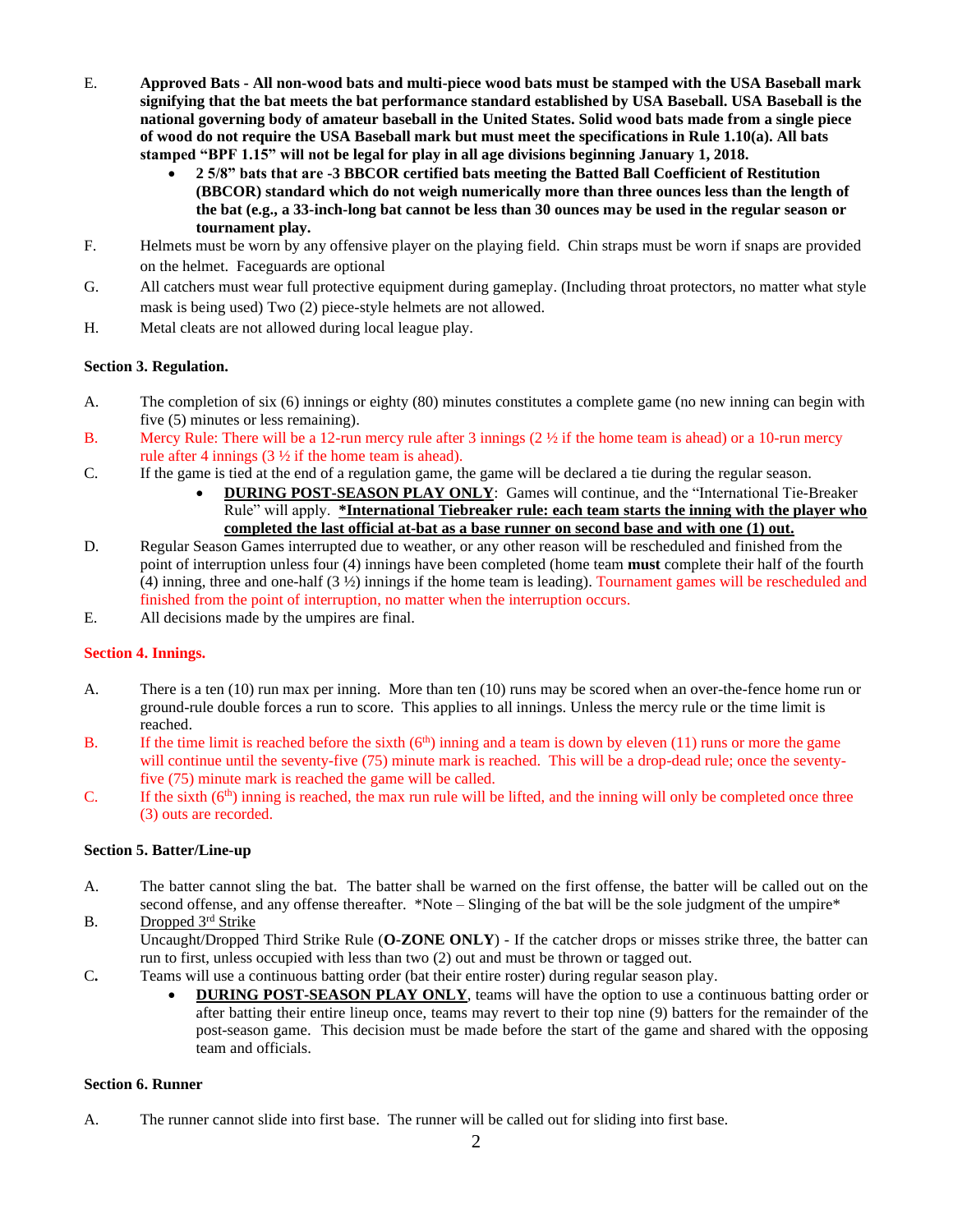- B. The runner cannot slide headfirst into any base. The runner will be called out for sliding headfirst into any base. Runners may only slide headfirst when returning to a base.
- C. The runner can lead off or steal any base.
- D. The runner will be called out for running past a base without touching the base.
- E. It is mandatory that a courtesy runner is used for the catcher when there are two outs. The courtesy runner is the last batted out or any player not currently in the line-up

#### **Section 7. Defense.**

**A.** Each team will play nine defensive positions, including a pitcher, catcher, four infielders, and three outfielders. All outfielders must position themselves on the grass area, which signifies the beginning of the outfield. Free defensive substitution will be allowed

#### **Section 8. Pitcher.**

#### **Dixie Youth Pitch Count Limits and Mandatory Rest Rules**

| <b>League Age</b> | <b>Pitches Allowed Per Day</b> |
|-------------------|--------------------------------|
| $11 - 12$         | 85                             |

Warm-up pitches do not count towards the pitch count.

If a pitcher reaches his max pitch count during an at-bat, the pitcher is allowed to continue until any of the following conditions occurs:

- 1. That batter reaches base.
- 2. That batter is put out.
- 3. The third out is made to complete the half-inning

A pitcher who delivers forty-one (41) or more pitches in a game cannot play the position of catcher for the remainder of **that calendar day**.

Any player who has played the position of catcher in any part of four (4) or more innings in a game is not eligible to pitch on **that calendar day.** (Catching a single pitch in an inning constitutes catching in that inning. Warm-up pitches do not count.)

- If a player pitches sixty-six (66) pitches in a day, three (3) calendar days of rest must be observed.
- If a player pitches forty-six to sixty-five (46-65) pitches in a day, two (2) calendar days of rest must be observed.
- If a player pitches thirty-one to forty-five (31-45) pitches in a day, one (1) calendar day of rest must be observed.
- If a player pitches one to thirty  $(1-30)$  pitches in a day, no  $(0)$  calendar day of rest must be observed.

If a pitcher reaches a day(s) of rest threshold while facing a batter, the pitcher may continue to pitch until any of the following conditions occur: That batter reaches base; that batter is put out; the third out is made to complete the half-inning. The pitcher will only be required to observe the calendar day(s) rest for the threshold he/she reached during that at-bat, provided that the pitcher is removed, or the game is completed before delivering a pitch to another batter.

A pitcher shall be allowed to pitch in two or more games on the same calendar day provided he/she does not throw more than 30 cumulative pitches in the previous game or games on the same calendar day.

Pitches in suspended/regulation tie games are charged against the pitcher's eligibility. If suspended games are resumed on another day, pitchers of record at the time the game was suspended will be allowed to pitch to the extent of their eligibility for that day if they have rested the proper number of days.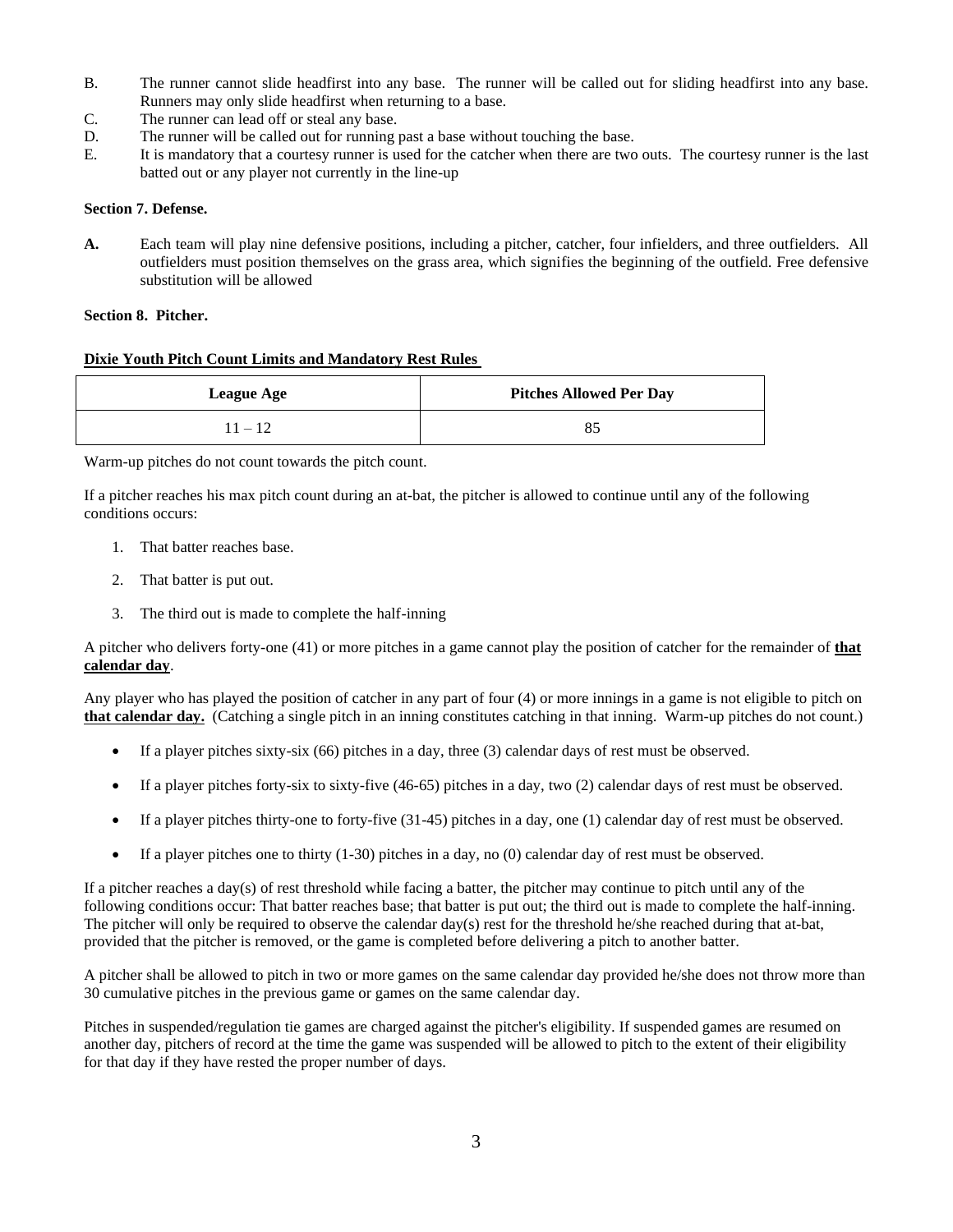Coaches are allowed three (3) total visits to the mound before removing that pitcher with a maximum of two (2) in an inning. On the third visit in an inning, that pitcher must be removed. On the fourth visit over multiple innings, the pitcher must be removed.

\*Note: A day's rest for a pitcher does not begin until the following day after a player has pitched. (Ex. Player X throws sixty (60) pitches on Monday night. Player X is not eligible to pitch again until Thursday)  $*$ 

### **Sections 9. Coaches.**

- A. Only the head coach may represent or speak for the team.
- B. There will be a maximum of four (4) coaches in the dugout at any time during gameplay. There must be at least one coach in the dugout at all times.
- C. Two (2) offensive coaches will be allowed on the field during gameplay, first base coaching position and third-base coaching position (base coaches may be either coaches or players).
- D. One (1) of the dugout coaches may serve as the scorekeeper. If not, the scorekeeper cannot sit in the dugout.

#### **Section 10. Ties Breakers – Standings**

In the event two or more teams are tied after regular season play, the following steps will be taken to break the tie:

- A. Head-to-head competition; the record between the two or more teams
- B. Point spread between the two or more teams; an examination of the final scores between the two teams.
- C. Fewest runs allowed; an examination of ALL final regular-season season scores
- D. Coin toss.

## **Minor (9-10)**

#### **Section 1. The Game-In General**

- A. All players must be registered with their participating recreation organization.
- B. No player can turn eleven  $(11)$  years of age before April 30<sup>th</sup> of the current year.
- C. The home team shall furnish one (1) new baseball and the visiting team shall furnish one (1) approved playable baseball.
- D. The home team will occupy the first base dugout.
- E. The home team is responsible for keeping the official scorebook. (Both teams are required to keep a scorebook)
- F. The visiting team is responsible for keeping the official pitch count. (Both teams are required to keep pitch count)
- G. Participating recreation organizations will be responsible for recording wins/losses for each team.
- H. Every effort will be made to have two (2) umpires present at all games including regular and post-season games. However, games shall be played if only one (1) umpire is present.
- I. Batting line-ups must be exchanged by teams no later than ten (10) minutes before the scheduled game time. Lineup cards will be provided to teams by their recreation organization.
- J. **Teams must notify the opposing team's official scorer of any line-up changes.**
- K. Umpires have the authority to clear each field five (5) minutes before the scheduled game start time.
- L. Teams must have a minimum of eight (8) players present to start a game.
	- If a team plays with 8 players, then the team must take an out for the missing  $9<sup>th</sup>$  batter in their line-up.
		- No penalty will be enforced if a team can field a line-up of at least 9 players.

## **Player Substitution:**

- o Teams must have at least 7 of their own rostered players to use the **Player Substitution Rule**
- o Teams that arrive with 7 players are allowed to pick up a maximum of 2 Substitutes to play for that game.
- o Teams that arrive with 8 players are allowed to pick up a maximum of 1 Substitute to play for that game.
- o Teams with 9 players cannot pick up a Substitute and must play with 9.
- o Substitutes must be rostered on a team in the same age group to be eligible to play. Substitutes must be in their own team's jersey, play RIGHT FIELD (1 SUB), LEFT FIELD (2 SUB), and bat last in the line-up for the entire game. Coaches are required to notify the opposing head coach and umpire that a Substitute will be used in the game.
- M. Coaches are to instruct their players to always hustle on and off the field.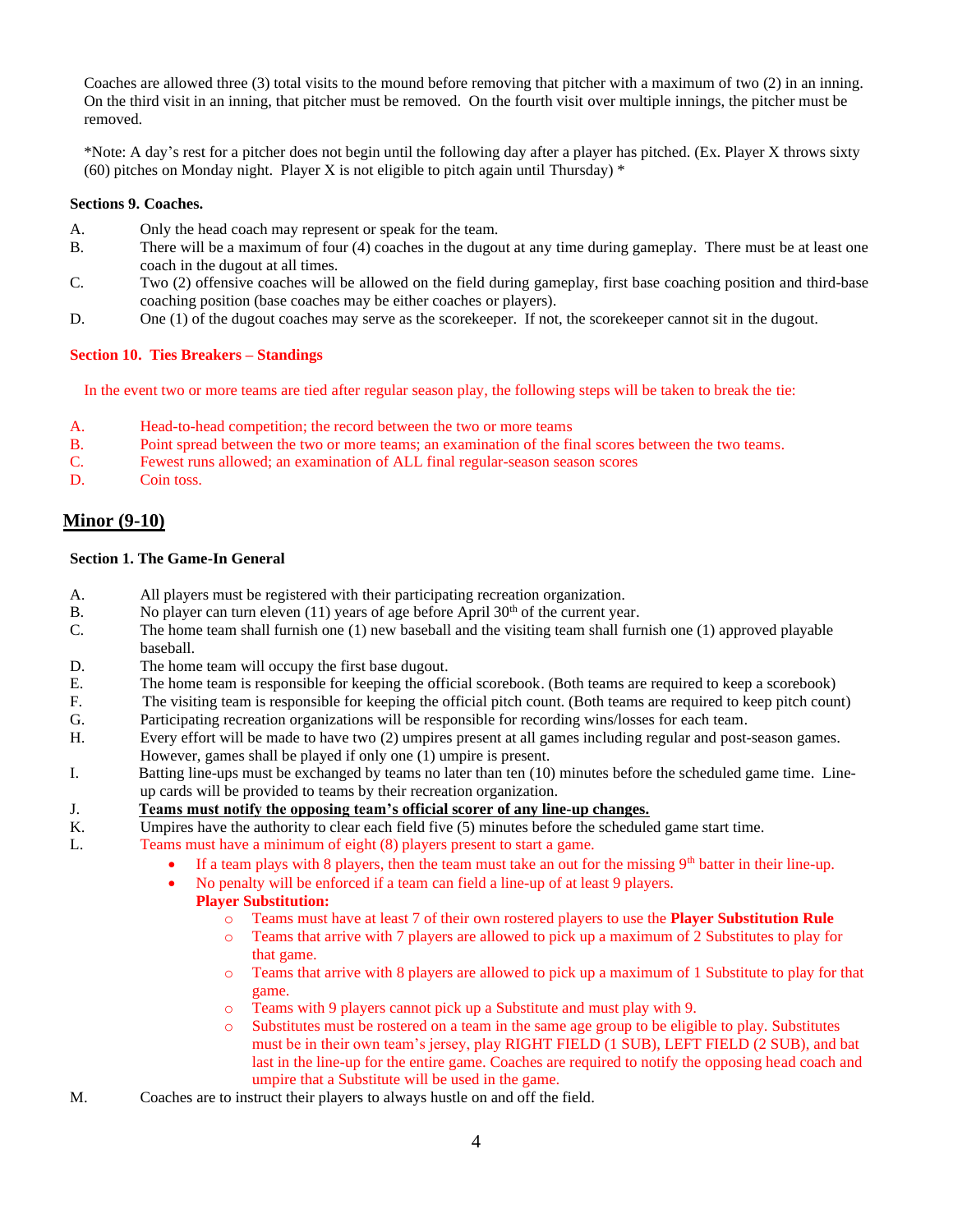## **Section 2. The Playing Field and Equipment**

- A. Baselines shall be sixty (60) feet.
- B. Pitching distance shall be forty-six (46) feet.
- C. Five (5) ounce-nine (9) inch baseballs will be used for all gameplay. One (1) dozen practice balls and one (1) dozen game balls are provided to teams by their recreation organization.
- D. The barrel of all aluminum, metal alloy, composite, multi-piece wood bats, or single-piece wood bats shall not exceed 2 5/8" inches in diameter nor exceed 33" inches in length
- E. **Approved Bats - All non-wood bats and multi-piece wood bats must be stamped with the USA Baseball mark signifying that the bat meets the bat performance standard established by USA Baseball. USA Baseball is the national governing body of amateur baseball in the United States. Solid wood bats made from a single piece of wood do not require the USA Baseball mark but must meet the specifications in Rule 1.10(a). All bats stamped "BPF 1.15" will not be legal for play in all age divisions beginning January 1, 2018.** 
	- **2 5/8" bats that are -3 BBCOR certified bats meeting the Batted Ball Coefficient of Restitution (BBCOR) standard which do not weigh, numerically, more than three ounces less than the length of the bat (e.g., a 33-inch-long bat cannot be less than 30 ounces may be used in the regular season or tournament play.**
- F. Helmets must be worn by any offensive player on the playing field. Chin straps must be worn if snaps are provided on the helmet. Faceguards are optional.
- G. All catchers must wear full protective equipment during gameplay. (Including throat protector, no matter what style mask is being used). Two (2) piece-style helmets are not allowed.
- H. Metal cleats are not allowed during local league play.

## **Section 3. Regulation.**

- A. The completion of six (6) innings or eighty (80) minutes constitutes a complete game. (No new inning can begin with five  $(5)$  minutes or less remaining)
- B. Mercy Rule: There will be a 12-run mercy rule after 3 innings  $(2 \frac{1}{2})$  if the home team is ahead) or a 10-run mercy rule after 4 innings (3 ½ if the home team is ahead).
- C. If the game is tied at the end of a regulation game, the game will be declared a tie during the regular season.
	- **a. DURING POST-SEASON PLAY ONLY**: Games will continue, and the "International Tie-Breaker Rule" will apply. **\*International Tiebreaker rule: each team starts the inning with the player who completed the last official at-bat as a base runner on second base and with one (1) out.**
- D. Regular Season Games interrupted due to weather, or any other reason will be rescheduled and finished from the point of interruption unless four (4) innings have been completed (home team **must** complete their half of the fourth (4) inning, three and one-half  $(3 \frac{1}{2})$  innings if the home team is leading). Tournament games will be rescheduled and finished from the point of interruption, no matter when the interruption occurs.

E.All decisions made by the umpires are final.

## **Section 4. Innings.**

- A. There is a seven (7) run max per inning. More than seven (7) runs may be scored when an over-the-fence home run or ground-rule double forces runs to score. This applies to all innings. Unless the mercy rule or the time limit is reached.
- B. If the time limit is reached before the sixth  $(6<sup>th</sup>)$  inning and a team is down by eight (8) runs or more the game will continue until the seventy-five (75) minute mark is reached. This will be a drop-dead rule; once the seventy-five (75) minute mark is reached the game will be called.
- C. If the sixth  $(6<sup>th</sup>)$  inning is reached, the max run rule will be lifted, and the inning will only be completed once three (3) outs are recorded.

### **Section 5. Batter.**

- A. The batter cannot sling the bat. The batter shall be warned on the first offense, the batter will be called out on the second offense, and any offense thereafter. \*Note – Slinging of the bat will be the sole judgment of the umpire.
- B. Dropped  $3^{rd}$  Strike Will not be played in the minor division. If the  $3^{rd}$  strike is not caught by the catcher, the batter is simply a recorded out
- C. Teams will use a continuous batting order (Bat Entire Roster).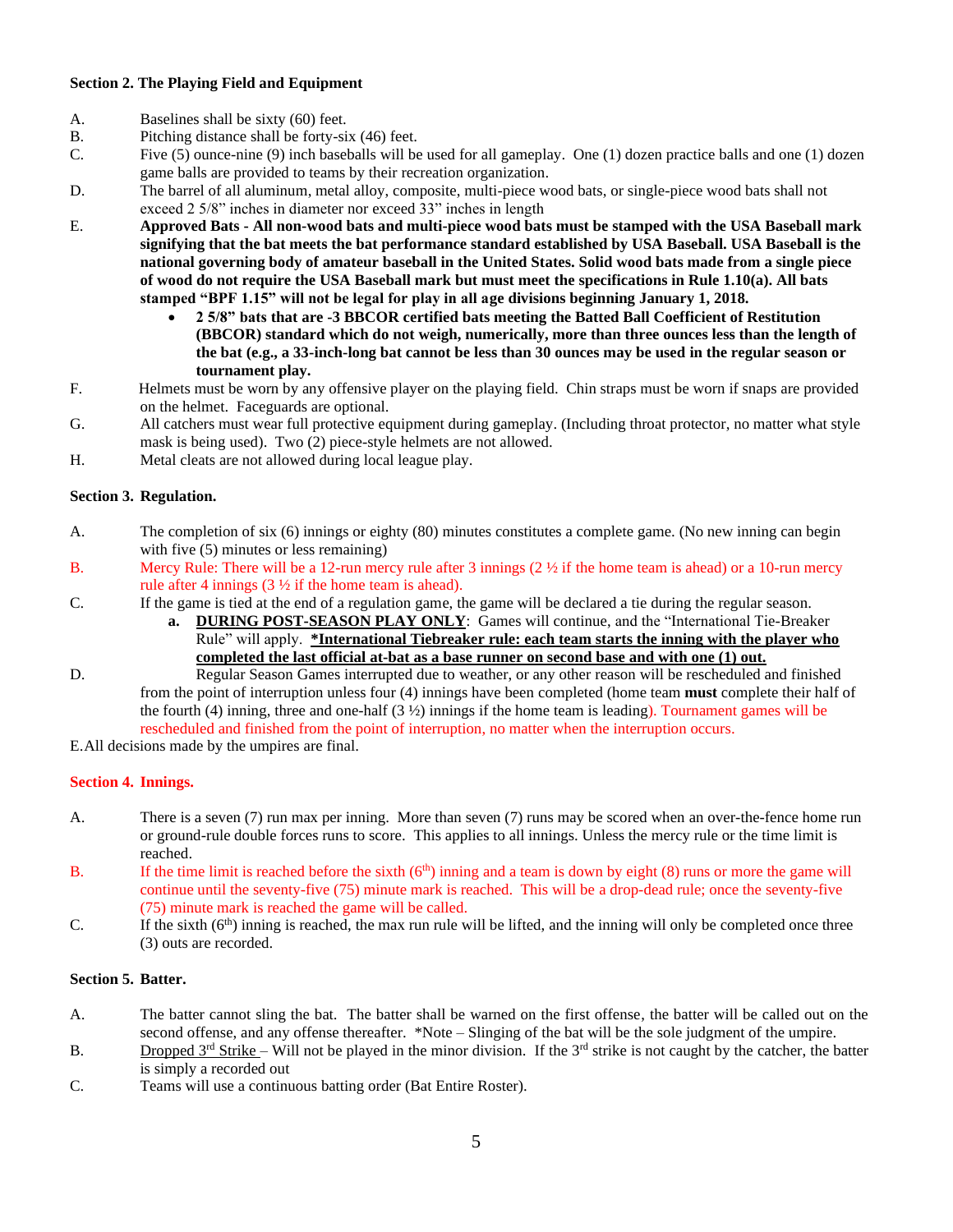#### **Section 6. Runner.**

- A. The runner cannot slide into first base. The runner will be called out for sliding into first base.
- B. The runner cannot slide headfirst into any base. The runner will be called out for sliding headfirst into any base. Runners may only slide headfirst when returning to a base.
- C. The runner can steal any base. The runner will be called out for leaving the base before the ball reaches home plate
- D. The runner will be called out for running past a base without touching the base.
- E. It is mandatory that a courtesy runner is used for the catcher when there are two outs. The courtesy runner is the last batted out.

### **Section 7. Defense.**

A. Each team will play ten (10) defensive positions, including a pitcher, catcher, four infielders, and four outfielders. All outfielders must position themselves on the grass area, which signifies the beginning of the outfield.

#### **Section 8. Pitcher.**

#### **Dixie Youth Pitch Count Limits and Mandatory Rest Rules**

| <b>League Age</b> | <b>Pitches Allowed Per Day</b> |
|-------------------|--------------------------------|
| $9 - 10$          |                                |

Warm-up pitches do not count towards the pitch count.

If a pitcher reaches his max pitch count during an at-bat, the pitcher is allowed to continue until any of the following conditions occurs:

- 1. That batter reaches base.
- 2. That batter is put out.
- 3. The third out is made to complete the half-inning

A pitcher who delivers forty-one (41) or more pitches in a game cannot play the position of catcher for the remainder of **that calendar day**.

Any player who has played the position of catcher in any part of four (4) or more innings in a game is not eligible to pitch on **that calendar day.** (Catching a single pitch in an inning constitutes catching in that inning. Warm-up pitches do not count.)

If a pitcher reaches a day(s) of rest threshold while facing a batter, the pitcher may continue to pitch until any of the following conditions occur: That batter reaches base; that batter is put out; the third out is made to complete the half-inning.

- If a player pitches sixty-six (66) pitches in a day, three (3) calendar days of rest must be observed.
- If a player pitches forty-six to sixty-five (46-65) pitches in a day, two (2) calendar days of rest must be observed.
- If a player pitches thirty-one to forty-five (31-45) pitches in a day, one (1) calendar day of rest must be observed.
- If a player pitches one to thirty (1-30) pitches in a day, no (0) calendar day of rest must be observed.

The pitcher will only be required to observe the calendar day(s) rest for the threshold he/she reached during that at-bat, provided that the pitcher is removed, or the game is completed before delivering a pitch to another batter.

A pitcher shall be allowed to pitch in two or more games on the same calendar day provided he/she does not throw more than 30 cumulative pitches in the previous game or games on the same calendar day.

Pitches in suspended/regulation tie games are charged against the pitcher's eligibility. If suspended games are resumed on another day, pitchers of record at the time the game was suspended will be allowed to pitch to the extent of their eligibility for that day if they have rested the proper number of days.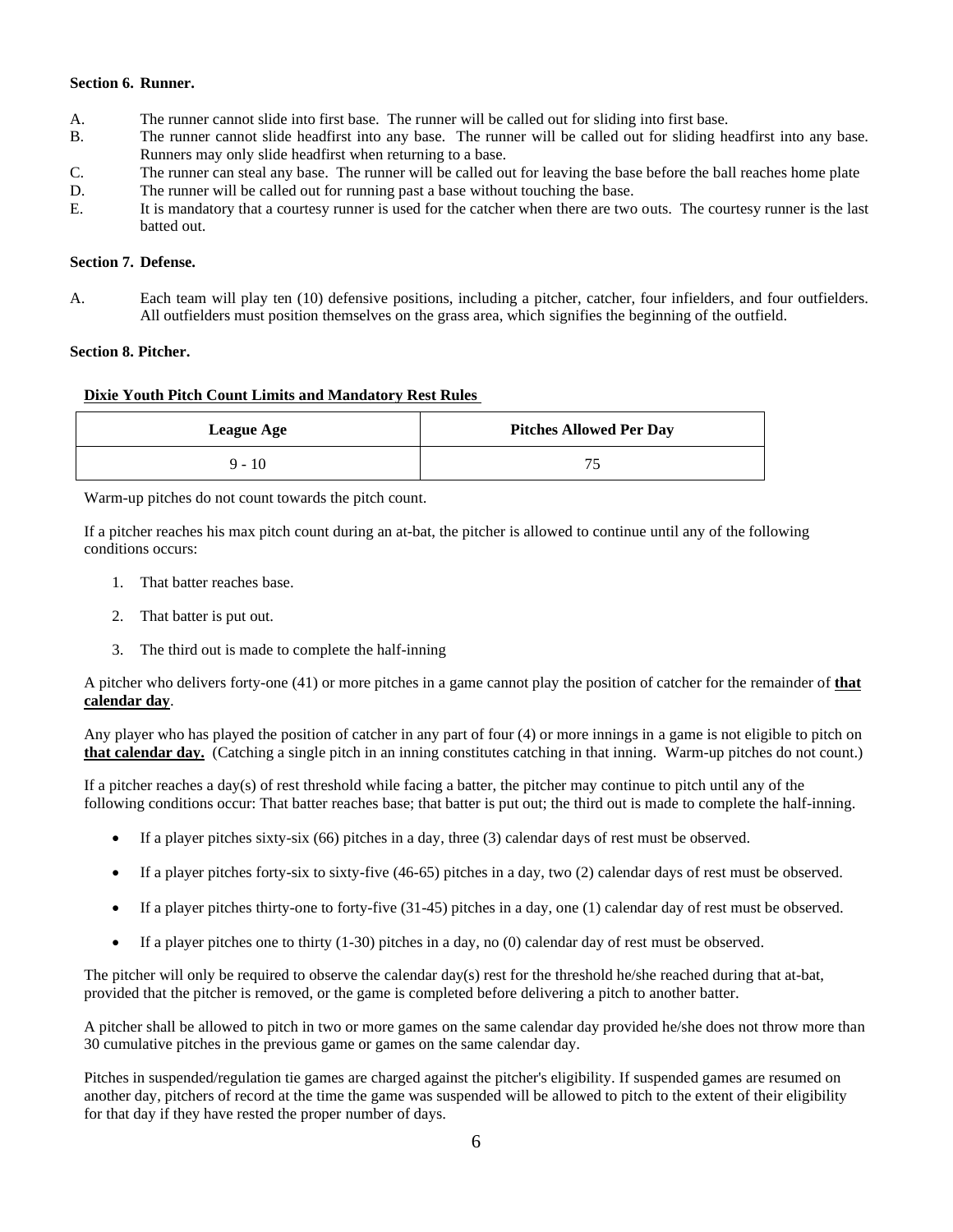Coaches are allowed three (3) total visits to the mound before removing that pitcher with a maximum of two (2) in an inning. On the third visit in an inning, that pitcher must be removed. On the fourth visit over multiple innings, the pitcher must be removed.

\*Note: A day's rest for a pitcher does not begin until the following day after a player has pitched. (Ex. Player X throws sixty (60) pitches on Monday night. Player X is not eligible to pitch again until Thursday)  $*$ 

#### **Section 9. Coaches.**

- A. Only the head coach may represent or speak for the team.
- B. There will be a maximum of four (4) coaches in the dugout at any time during gameplay. There must be at least one coach in the dugout at all times.
- C. Two (2) offensive coaches will be allowed on the field during gameplay, first base coaching position and third-base coaching position (base coaches may be either coaches or players).
- D. One (1) of the dugout coaches may serve as the scorekeeper. If not, the scorekeeper cannot sit in the dugout.

#### **Section 10. Ties Breakers – Standings**

In the event two or more teams are tied after regular season play, the following steps will be taken to break the tie:

- A. Head-to-head competition; the record between the two or more teams.
- B. Point spread between the two or more teams; an examination of the final scores between the two teams.
- C. Fewest runs allowed; an examination of ALL final regular-season season scores.
- D. Coin toss.

## **Coach Pitch (7-8)**

## **Section 1. The Game-In General.**

- A. All players must be registered with their participating recreation organization.
- B. No player can turn nine  $(9)$  years of age before April  $30<sup>th</sup>$  of the current year.
- C. The home team shall furnish three baseballs and the visiting team shall furnish two baseballs for all regular-season games. All baseballs used during the game must be approved by the umpire.
- D. The home team will occupy the first base dugout. (Both teams are required to keep a scorebook)
- E. One (1) umpire will be present at all games including regular season and post-season games.
- F. Participating recreation organizations will be responsible for recording the win/loss for each team.
- G. Batting line-ups must be exchanged by the teams no later than ten (10) minutes before the scheduled game time. Line-up cards are provided to teams by their recreation organization.
- H. Teams will use a continuous batting order for the entire game. In the event a player is injured, the opposing team official scorer will be notified and said player will be out for the remainder of the said game with no penalty in the batting order. **Each team must notify the opposing team's official scorer of any line-up changes.**
- I. Teams must have a minimum of eight (8) players present to start a game.
	- If a team plays with 8 players, then the team must take an out for the missing  $9<sup>th</sup>$  batter in their line-up.
	- No penalty will be enforced if a team can field a line-up of at least 9 players.

## **Player Substitution:**

- o Teams must have at least 7 of their own rostered players to use the **Player Substitution Rule**
- o Teams that arrive with 7 players are allowed to pick up a maximum of 2 Substitutes to play for that game.
- o Teams that arrive with 8 players are allowed to pick up a maximum of 1 Substitute to play for that game.
- o Teams with 9 players cannot pick up a Substitute and must play with 9.
- o Substitutes must be rostered on a team in the same age group to be eligible to play. Substitutes must be in their own team's jersey, play RIGHT FIELD (1 SUB), LEFT FIELD (2 SUB), and bat last in the line-up for the entire game. Coaches are required to notify the opposing head coach and umpire that a Substitute will be used in the game.
- J. Umpires have the authority to clear each field at least five (5) minutes before the scheduled starting time of the game. If the second game is a late start, then the game will begin as soon as possible after the first game has concluded.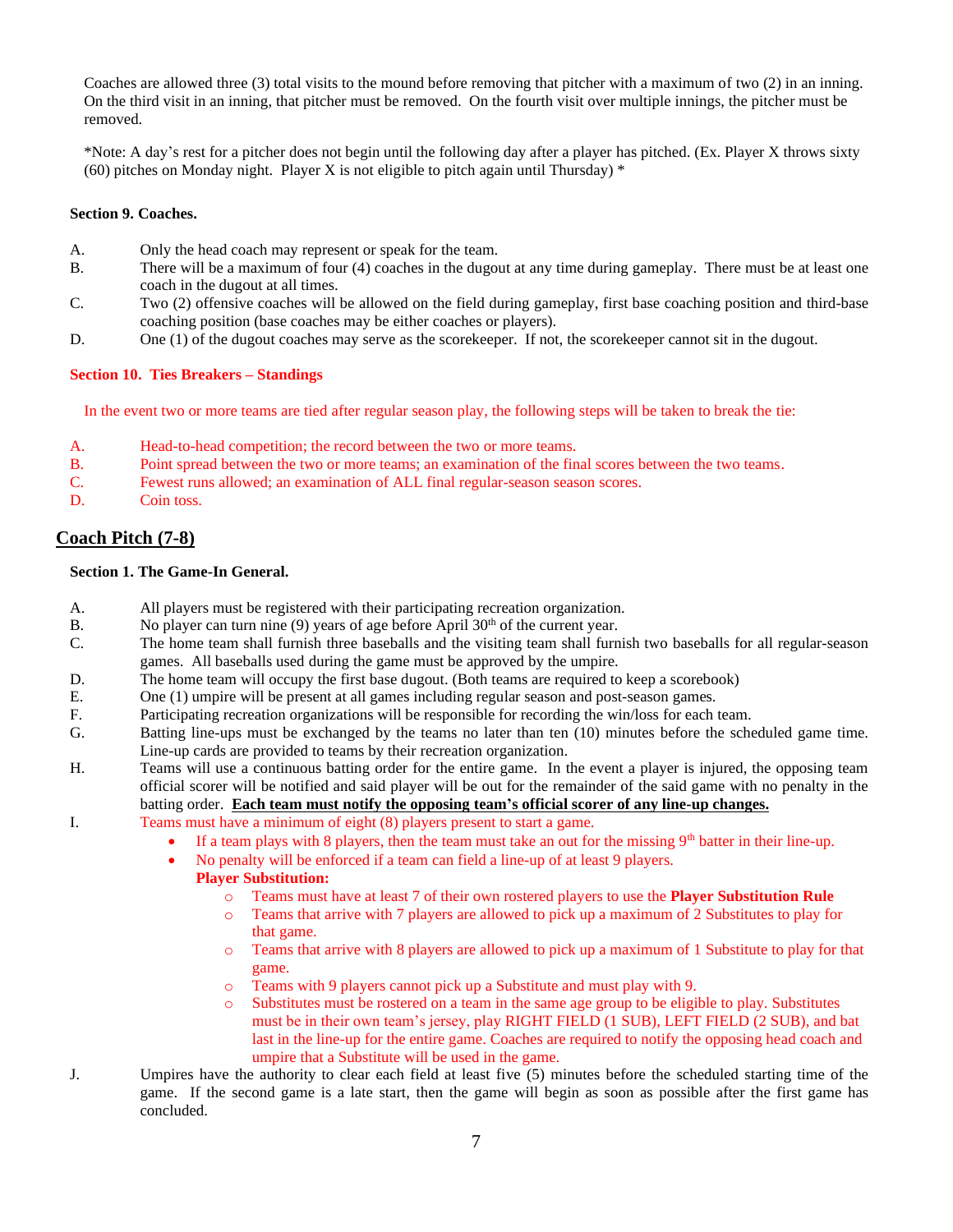K. Coaches are to instruct their players to always hustle on and off the field.

## **Section 2. The Playing Field and Equipment.**

- A. Baselines shall be sixty (60) feet.
- B. A coach of the batting team will pitch to his/her team.
- C. There will be a twelve (12) foot diameter circle pitching area. The center of the circle will be forty-six (46)
- feet from the back edge of the home plate.
- D. Five (5) ounce-nine (9) inch baseballs will be used for all gameplay. One (1) dozen practice balls and one (1) dozen game balls are provided to teams by their recreation organization.
- E. The barrel of all aluminum, metal alloy, composite, multi-piece wood bats, or single-piece wood bats shall not exceed 2 5/8" inches in diameter nor exceed 33" inches in length

Approved Bats - All non-wood bats and multi-piece wood bats must be stamped with the USA Baseball mark signifying that the bat meets the bat performance standard established by USA Baseball. USA Baseball is the national governing body of amateur baseball in the United States. Solid wood bats made from a single piece of wood do not require the USA Baseball mark but must meet the specifications in Rule 1.10(a). All bats stamped "BPF 1.15" will not be legal for play in all age divisions beginning January 1, 2018.

- 2 5/8" bats that are -3 BBCOR certified bats meeting the Batted Ball Coefficient of Restitution (BBCOR) standard which do not weigh, numerically, more than three ounces less than the length of the bat (e.g., a 33-inch-long bat cannot be less than 30 ounces may be used in the regular season or tournament play.
- F. Helmets: Must be worn by any offensive player on the playing field. Chin straps must be worn if snaps are provided on the helmet. Faceguards are optional.
- G. All catchers must wear full catcher protective equipment during gameplay. The catcher may use a fielder's glove or catcher's mitt. The catcher must be in the catcher's box and in the squat position when the ball is pitched.
- H. Metal cleats will not be allowed during gameplay.

## **Section 3. Regulation.**

- A. The completion of six (6) innings or seventy-five (75) minutes constitutes a regulation game (no new inning can begin with five (5) minutes or less).
- B. Mercy Rule: There will be a 12-run mercy rule after 3 innings (2 ½ if the home team is ahead) or a 10-run mercy rule after 4 innings  $(3 \frac{1}{2})$  if the home team is ahead).
- C. If the game is tied at the end of a regulation game, the game will be declared a tie during the regular season.
	- **a. DURING POST-SEASON PLAY ONLY**: Games will continue, and the "International Tie-Breaker Rule" will apply. **\*International Tiebreaker rule: each team starts the inning with the player who completed the last official at-bat as a base runner on second base and with one (1) out.**
- D. Regular Season Games interrupted due to weather, or any other reason will be rescheduled and finished from the point of interruption unless four (4) innings have been completed (home team **must** complete their half of the fourth (4) inning, three and one-half (3 ½) innings if the home team is leading). Tournament games will be rescheduled and finished from the point of interruption, no matter when the interruption occurs.
- E. All decisions made by the umpires are final.

## **Section 4. Live Ball and Timeout.**

- A. The ball becomes live once the batter puts the ball into the field of play by hitting the ball with the bat. Runners may not advance or leave their occupied base until the ball is hit by the batter.
- B. Timeout must be granted by the umpire for the ball to be considered dead.
- C. Timeout may be called by the umpire when:
	- a. The player pitcher has possession of the ball inside the pitcher's circle Or
	- b. The umpire at his/her discretion may call time after each play comes to its natural end. (Example: Lead runner has abandoned any effort to advance further)
- D. If a base runner is past the halfway mark between the bases, when timeout is granted by the umpire, the runner will be awarded the next base. If not, the runner will return to the previous base. Unless forced to advance by a trailing runner.
- E. If a player is struck by a thrown or batted ball and in the opinion of the umpire, the impact of the ball striking the player is sufficient to injure or incapacitate the player, the game will cease. At that point, immediate attention will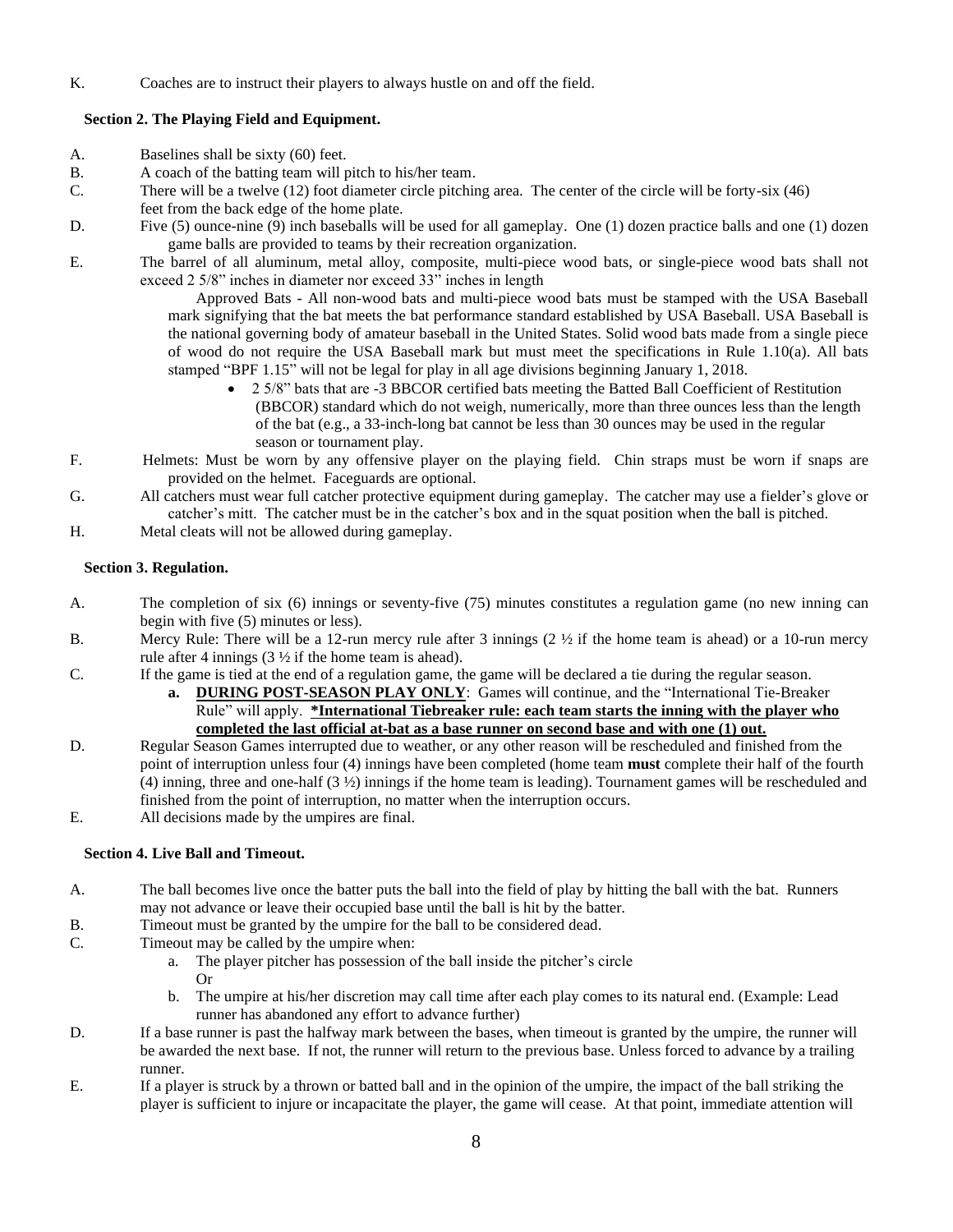be given to the injured player and all runners will advance one base if the umpire feels the runners would have advanced to that base had not an injury occurred. Play will resume only when the umpire declares.

## **Section 5. Inning.**

- A. There will be a five (5) run max per inning. More than five (5) runs may be scored when an over-the-fence home run or ground-rule double forces runs to score. This applies to all innings. Unless the mercy rule or the time limit is reached.
- B. If the time limit is reached before the sixth  $(6<sup>th</sup>)$  inning and a team is down by six  $(6)$  runs or more the game will continue until the seventy (70) minute mark is reached. This will be a drop-dead rule; once the seventy (70) minute mark is reached the game will be called.
- C. If the sixth  $(6<sup>th</sup>)$  inning is reached before the time limit, the max run rule will be lifted, and the inning will only be completed once three (3) outs are recorded.

#### **Section 6. Batter.**

- A. The batter will be allowed five (5) pitches or three (3) swings before being called out (there will be no walks). On the fifth (5<sup>th</sup>) pitch, if the pitch is fouled off, a sixth (6<sup>th</sup>) pitch will be granted. The batter must put the sixth (6<sup>th</sup>) pitch in fair play, or the batter will be called out.
- B. The batter cannot bunt. A bunt is defined as an obvious attempt by the batter to bunt the ball, including but not limited to "squaring to bunt." The batter shall be warned if the batter does not make contact, the batter will be called out if the batter makes contact and the ball will be dead.
- C. The batter cannot sling the bat. The batter shall be warned on the first offense, the batter will be called out on the second offense, and any offense thereafter.

#### **Section 7. Runner**

- A. The runner cannot slide into first base. The runner will be called out for sliding into first base.
- B. The runner cannot slide headfirst into any base. The runner will be called out for sliding headfirst into any base.
- C. The runner cannot lead off or steal any base. The runner will be called out for leaving the base before the batter contacts the ball.
- D. If a defensive player throws the ball to a defensive player at any base and the ball is overthrown and is not catchable, the runner(s) may advance one base only **with the risk of being put out.** The play is still live, and all runners have the chance of being put out or tagged out. The play is dead once the runners reach the **ONE** extra base.
- E. The runner will be called out for running past a base without touching the base
- F. Two runners may not occupy a base, but if, while the ball is live, two runners are touching the base, the following runner shall be out when tagged. The preceding runner is entitled to the base.
- G. A three (3) foot chalk line perpendicular to the base path will be drawn halfway between first base and second base, halfway between second base and third base, and halfway between third base and home plate. When the ball is declared dead, the runner will advance to the next base if they are past the halfway three (3) foot chalk line and the base is unoccupied.
- H. It is mandatory that a courtesy runner is used for the catcher when there are two outs. The courtesy runner is the last player that has been called out, even if it occurred in the prior inning.

#### **Section 8. Pitcher**

#### A. **Definition of Terms:**

1. "Coach-pitcher" is the offensive coach who operates the pitching coach for the players on his/her team.

2. "Player-Pitcher" is the defensive player playing the pitching position, except he/she does not pitch to the batter.

- B. The Coach-pitcher shall pitch from anywhere within the pitching circle to his/her team.
- C. The Coach-pitcher shall squat down on all batted balls, to minimize being a distraction to the defensive team. He shall remain within the pitching area unless required to move to avoid interference.
- D. The Coach-pitcher shall not touch a batted or thrown ball until the ball is declared dead. Interference will be declared at the discretion of the umpire. If the coach-pitcher intentionally interferes, the ball will be declared dead, and the batter will be out. If the coach-pitcher unintentionally interferes, the ball will be declared dead, and the pitch will be replayed.
- F. The Coach-pitcher may encourage the batter but cannot instruct or coach while on the field. This shall be deemed as unsportsmanlike conduct. The coach-pitcher will not be allowed to call time out to talk to offensive players or other